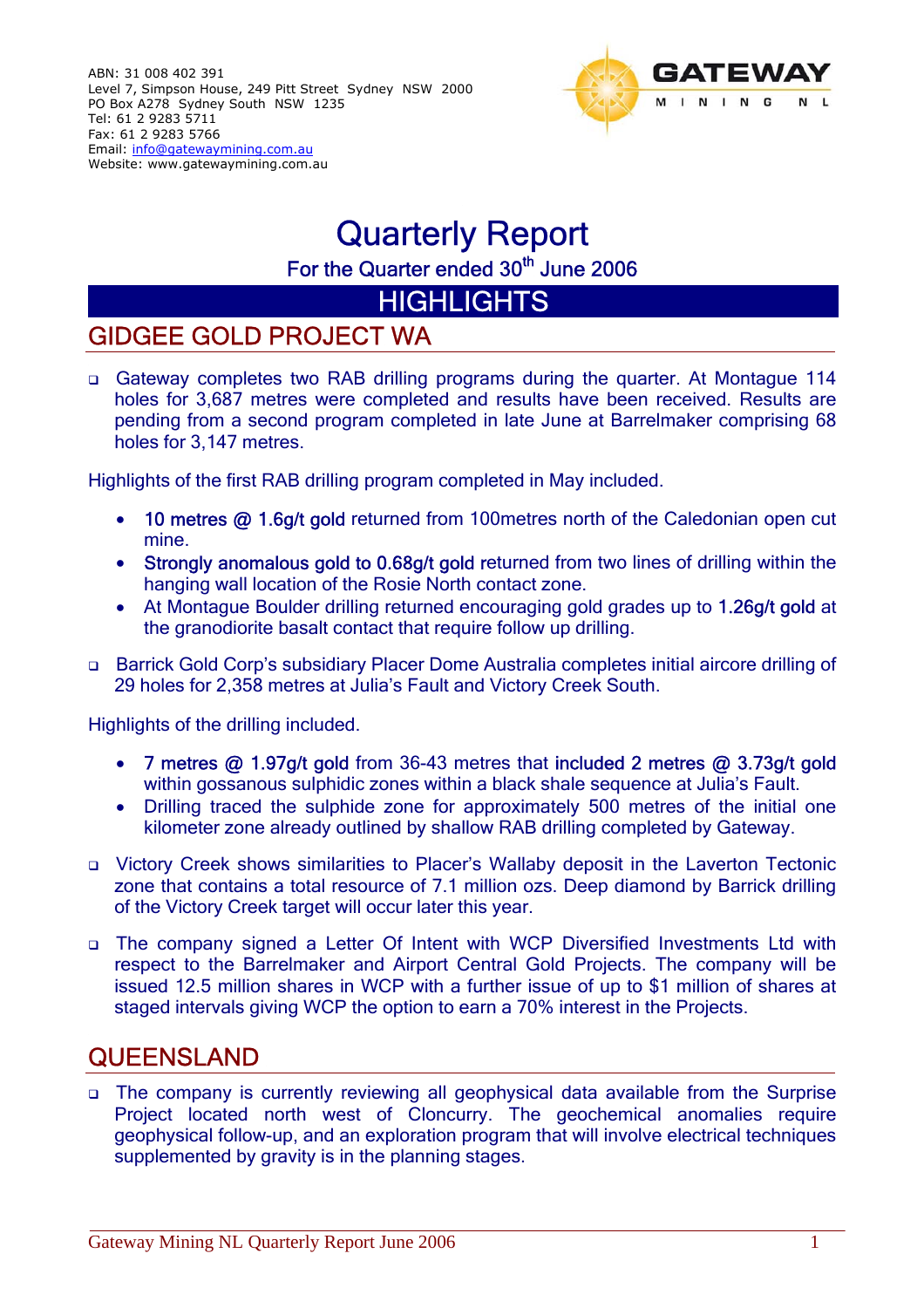## GIDGEE GOLD PROJECT

#### EXPLORATION ACTIVITY

Three drilling programs were completed during the quarter.

Two RAB drilling programs were completed by Gateway. In May a total of 114 holes for 3,687 metres were completed at the Montague Project. In late June a total of 68 holes for 3,147 metres were completed at Barrelmaker on the western side of the Gum Creek Greenstone Belt. Results for the May program are reported below whilst assay results are pending for the June program.

Placer Dome Australia, which is now a subsidiary of Barrick Gold, completed an aircore drilling program comprising of 29 holes for 2,538 metres on the Julia's Fault trend and at Victory Creek South. Placer Dome has the right to earn a 70% interest in selective tenements totalling 80 square kilometres by spending \$4 million within the Montague Projects. Results of the drilling programs are reported below.

#### VICTORY CREEK TARGETS

Barrick-Placer earning 70%

Aircore drilling was conducted along the inferred Julia's Fault gold-arsenic trend within mining leases M57/429 and M57/485. Julia's Fault is located on the western side of the Montague block at the southern end of a 4.5 kilometre long structure highly anomalous in arsenic and antimony that extends to Victory



Creek. Most of the structure northeast from Julia's Fault is blind to surface hidden below up to 40 metres of cover in some places.

Drilling by Barrick confirmed due diligence assessment that mineralisation is related to a disseminated to massive pyrite lens within a black shale sequence. Aircore drilling tested the sulphide zone for approximately 500 metres. Results greater than or equal to 0.1g/t gold are listed in Table 1. Several holes finished in gold anomalous material and confirmed Gateway's initial shallow RAB drilling that highlights the anomalous gold arsenic trend that has the potential to host a large low grade bulk tonnage gold resource.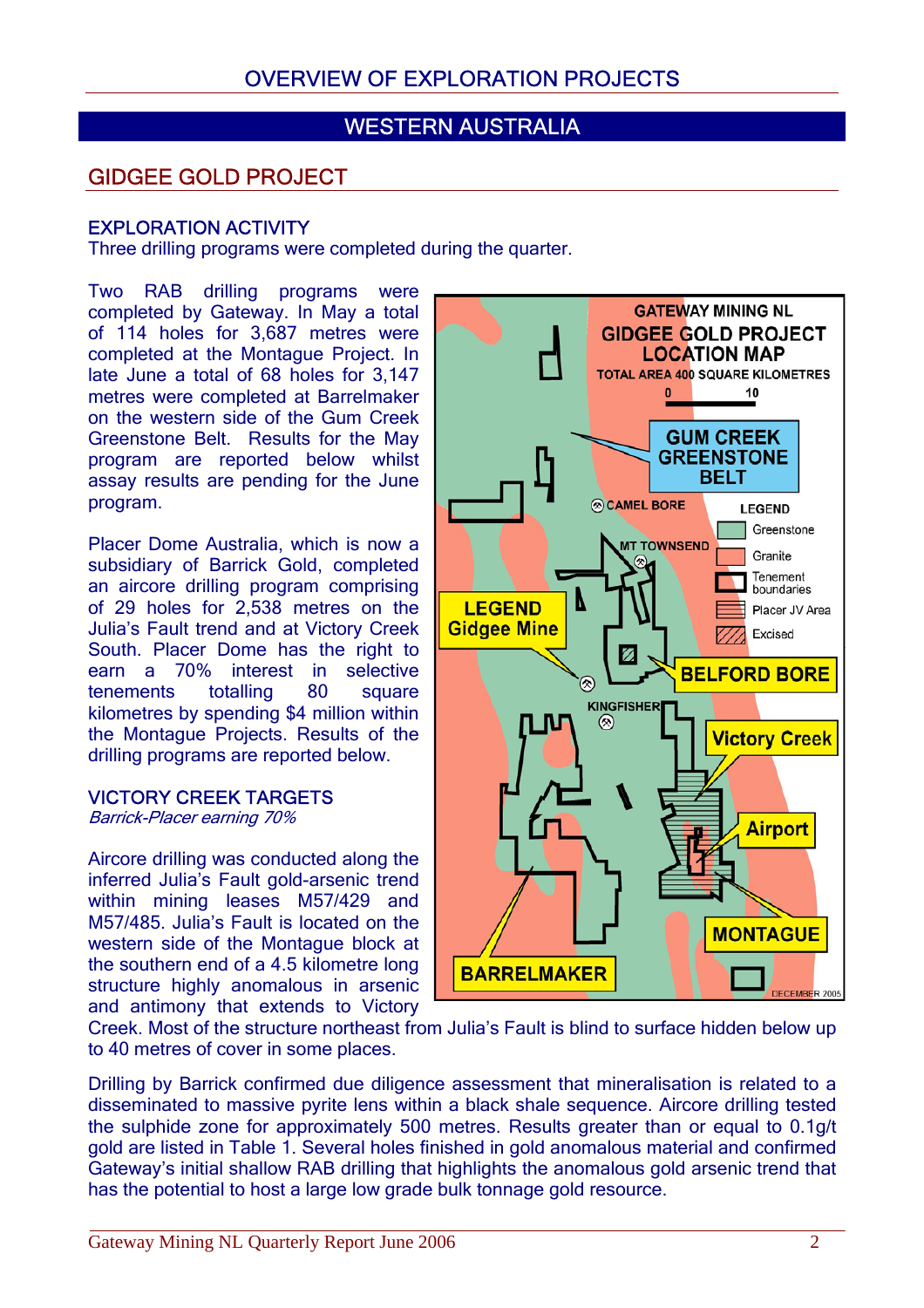Best results of the drilling included 7 metres @ 1.97g/t gold from 36-43 metres that included a **2** metre zone that returned 3.73 g/t gold. This intersection is located 100 metres north of previous reverse circulation drilling of Gateway that returned 22 metres @ 1.75g/t gold and 9 metres @ 2.0g/t gold. Refer Drill Section below.



Drilling Section 6,969,000mN

As stated the initial priority target for Placer is at Victory Creek which will be tested with deep diamond drilling. Victory Creek shows similarities to Placer's Wallaby deposit in the Laverton Tectonic zone that contains a total resource of 7.1 million ozs.



3D Model showing Victory Creek magnetic target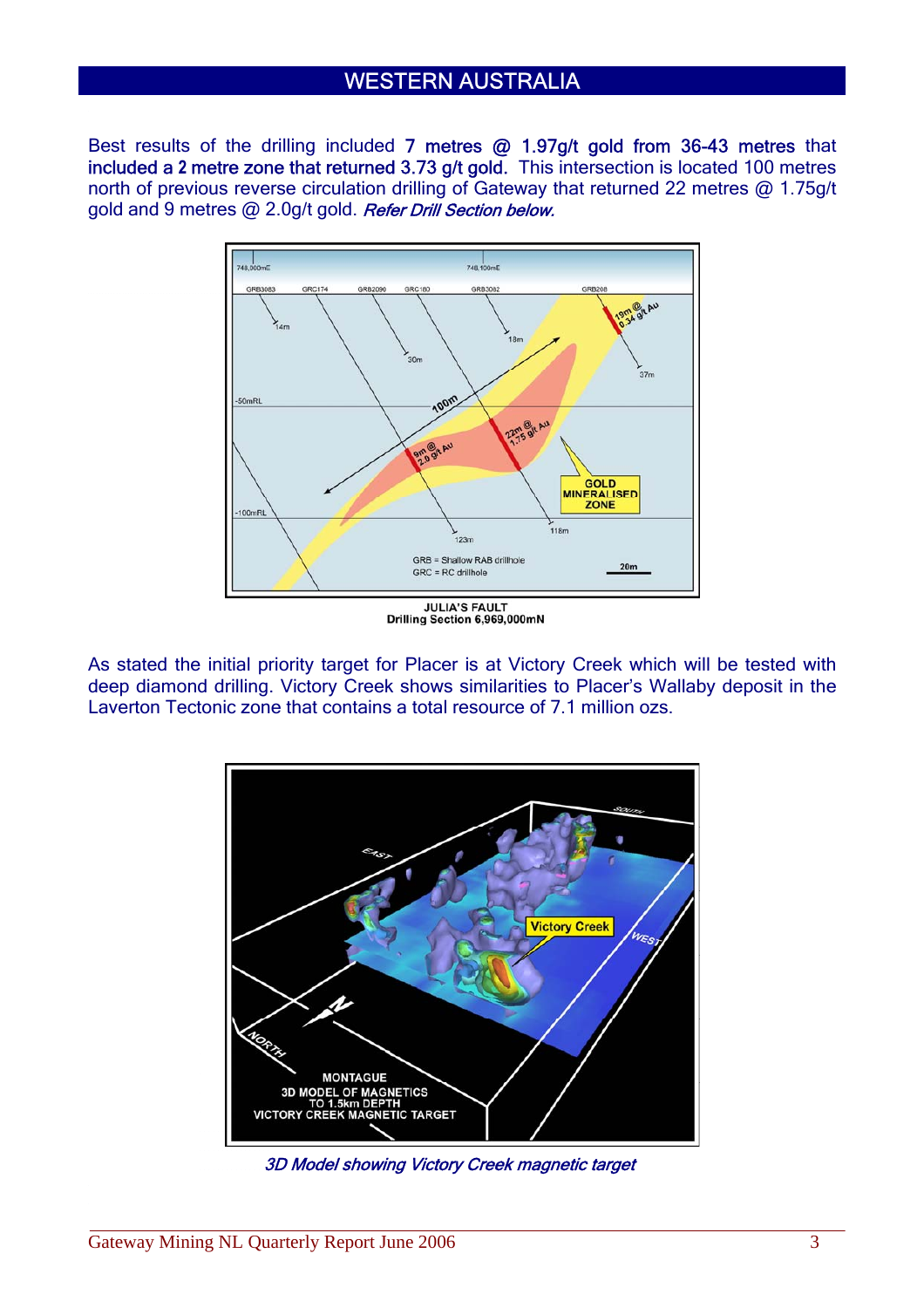|                 |          | $\sigma$ and $\sigma$ and $\sigma$ and $\sigma$ and $\sigma$ and $\sigma$ and $\sigma$ and $\sigma$ and $\sigma$ and $\sigma$ | Az.        |       | <b>Max</b>   |                         | $\mathbf{u}$ is the contract of $\mathbf{u}$ |                         | Combined |
|-----------------|----------|-------------------------------------------------------------------------------------------------------------------------------|------------|-------|--------------|-------------------------|----------------------------------------------|-------------------------|----------|
|                 |          |                                                                                                                               | <b>Deg</b> |       | <b>Depth</b> | <b>Depth</b>            | <b>Depth</b>                                 | Width                   | Ave g/t  |
| Hole ID         | Northing | Easting                                                                                                                       | Mag        | Incl. | m            | From                    | To                                           | m                       | Au       |
| <b>BGAC0001</b> | 6968800  | 748050                                                                                                                        | 90         | $-60$ | 98           | 8                       | 12                                           | $\overline{4}$          | 0.26     |
|                 |          |                                                                                                                               |            |       |              | 44                      | 48                                           | 4                       | 0.14     |
|                 |          |                                                                                                                               |            |       |              | 56                      | 60                                           | $\overline{\mathbf{4}}$ | 0.17     |
|                 |          |                                                                                                                               |            |       |              | 64                      | 68                                           | $\overline{4}$          | 0.17     |
| <b>BGAC0002</b> | 6968800  | 748025                                                                                                                        | 90         | $-60$ | 90           | 24                      | 32                                           | 8                       | 0.55     |
|                 |          |                                                                                                                               |            |       |              | 52                      | 56                                           | $\overline{4}$          | 0.15     |
| <b>BGAC0003</b> | 6968800  | 748000                                                                                                                        | 90         | $-60$ | 78           | 32                      | 40                                           | 8                       | 0.39     |
| <b>BGAC0004</b> | 6968800  | 747950                                                                                                                        | 90         | $-60$ | 70           | 52                      | 56                                           | $\overline{4}$          | 0.23     |
|                 |          |                                                                                                                               |            |       |              | 64                      | 70                                           | $6\phantom{1}6$         | 0.25     |
| <b>BGAC0005</b> | 6968800  | 747900                                                                                                                        | 90         | $-60$ | 91           | 64                      | 72                                           | 8                       | 0.12     |
|                 |          |                                                                                                                               |            |       |              | 76                      | 91                                           | 15                      | 0.13     |
| <b>BGAC0006</b> | 6968800  | 747850                                                                                                                        | 90         | $-60$ | 95           | 72                      | 76                                           | $\overline{4}$          | 0.1      |
|                 |          |                                                                                                                               |            |       |              | 80                      | 95                                           | 15                      | 0.12     |
| <b>BGAC0007</b> | 6968900  | 748200                                                                                                                        | 90         | $-60$ | 86           | 52                      | 60                                           | 8                       | 0.19     |
| <b>BGAC0009</b> | 6968900  | 748100                                                                                                                        | 90         | $-60$ | 107          | $\overline{\mathbf{4}}$ | 16                                           | 12                      | 0.22     |
|                 |          |                                                                                                                               |            |       |              | 44                      | 48                                           | $\overline{4}$          | 0.11     |
| <b>BGAC0010</b> | 6968900  | 748050                                                                                                                        | 90         | $-60$ | 110          | 52                      | 56                                           | $\overline{\mathbf{4}}$ | 0.45     |
|                 |          |                                                                                                                               |            |       |              | 84                      | 88                                           | $\overline{\mathbf{4}}$ | 0.26     |
|                 |          |                                                                                                                               |            |       |              | 92                      | 96                                           | $\overline{4}$          | 0.22     |
| <b>BGAC0011</b> | 6968900  | 748000                                                                                                                        | 90         | $-60$ | 113          | 56                      | 60                                           | $\overline{4}$          | 0.15     |
|                 |          |                                                                                                                               |            |       |              | 88                      | 92                                           | 28                      | 0.23     |
| <b>BGAC0012</b> | 6968900  | 747950                                                                                                                        | 90         | $-60$ | 105          | 84                      | 88                                           | $\overline{4}$          | 0.15     |
|                 |          |                                                                                                                               |            |       |              | 104                     | 105                                          | 1                       | 0.2      |
| <b>BGAC0013</b> | 6969100  | 748150                                                                                                                        | 90         | $-60$ | 43           | 36                      | 43                                           | $\overline{7}$          | 1.97     |
| <b>BGAC0016</b> | 6969100  | 748100                                                                                                                        | 90         | $-60$ | 65           | 60                      | 65                                           | 5                       | 0.33     |
| <b>BGAC0017</b> | 6969095  | 748150                                                                                                                        | 90         | $-60$ | 37           | 32                      | 37                                           | 5                       | 0.65     |
| <b>BGAC0019</b> | 6969350  | 748300                                                                                                                        | 90         | $-60$ | 88           | 20                      | 36                                           | 16                      | 0.27     |
|                 |          |                                                                                                                               |            |       |              | 44                      | 48                                           | $\overline{4}$          | 0.22     |
|                 |          |                                                                                                                               |            |       |              | 76                      | 80                                           | $\overline{4}$          | 0.12     |
| <b>BGAC0023</b> | 6970100  | 748950                                                                                                                        | 90         | $-60$ | 69           | 56                      | 60                                           | 8                       | 0.31     |
| <b>BGAC0025</b> | 6970800  | 749500                                                                                                                        | 90         | $-60$ | 110          | 72                      | 76                                           | $\overline{4}$          | 0.63     |

**Table 1 June aircore intersections greater than 0.1g/t Au** 

#### AIRPORT TARGETS

Gateway 85%, Herald Resources 15%

Results of the May drilling program have been received whilst results from the June program are still pending.

From the Airport area encouraging results were received from the Caledonian, Rosie North and Montague Boulder prospects.

At Caledonian RAB drill hole GRB2421 returned an intersection of 10 metres @ 1.6g/t gold located 100metres north of the Caledonian open cut mine. West of the open cut, hole GRB2425 returned strong gold anomalism including 10 metres @ 0.67g/t gold. Both intersections will be followed up with further drilling.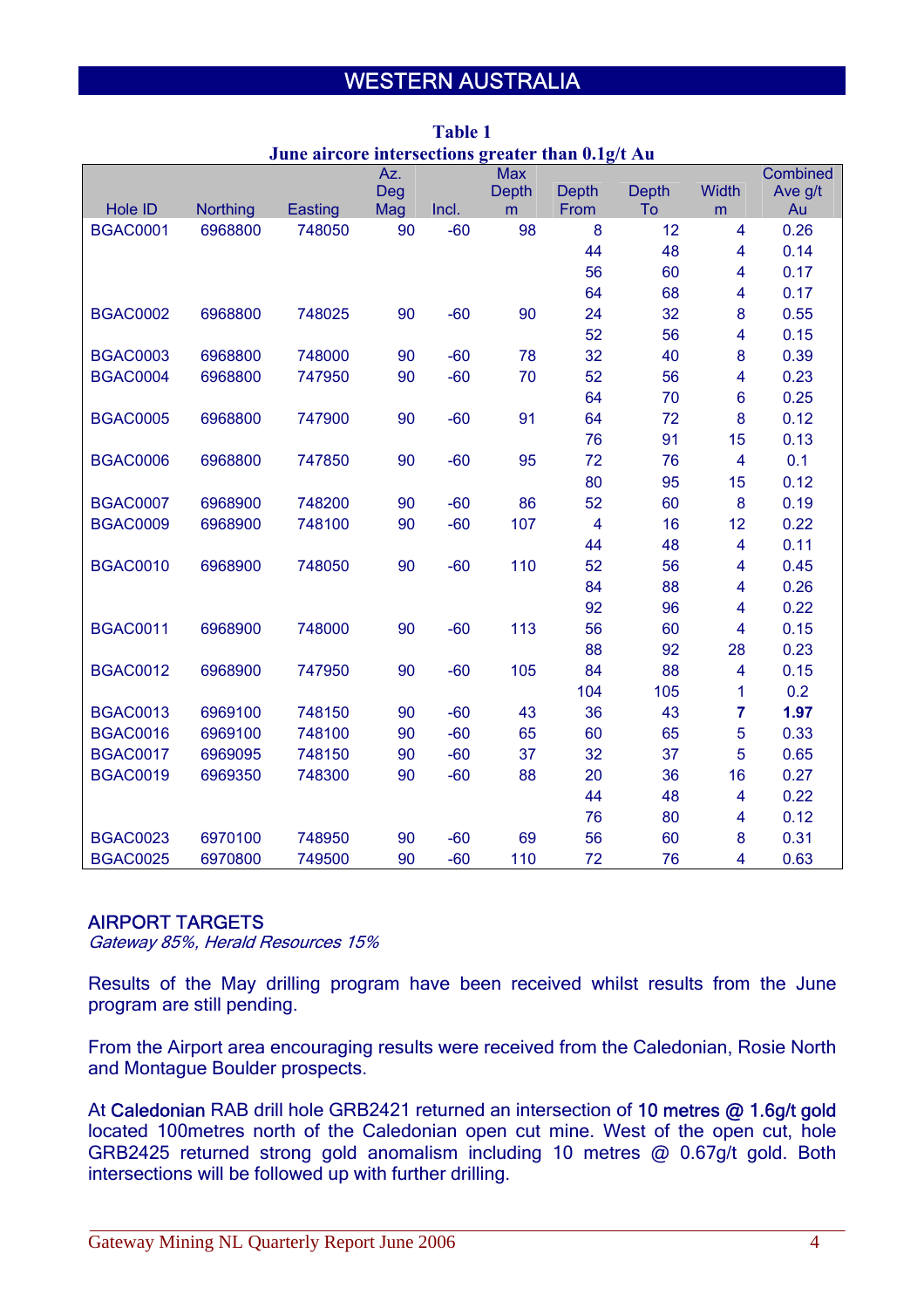At Rosie North RAB drilling continues to intersect anomalous gold at shallow depths within the hanging wall structure of the Montague granodiorite and basalt contact. This area now requires deeper reverse circulation drilling to test the contact and hanging wall veins at depth. A series of RC holes to depths of 150-200 metres are now being planned to explore for blind high-grade reefs. A reasonably coherent trend over 500 metres (6964900N-6965400N) has now been defined east of the contact zone intersecting multiple quartz veins in the top 30 metres. The hanging wall structures sit some 90 metres to the east of the contact and if proved to be continuous along strike, will significantly enhance the economic viability of the Rosie gold resource.

At Montague Boulder drilling returned encouraging gold grades up to 1.26g/t gold at the granodiorite basalt contact zone that also require follow up drilling.

#### BARRELMAKER

The Barrelmaker project located on the western side of the Gum Creek Greenstone Belt comprises of a highly prospective landholding covering nearly 200 square kilometres. The project contains a large strike length of the under explored Bolger Well shear zone and Bo Peep granodiorite. As well as significant gold potential the project contains significant strike lengths of concealed komatiitic flows with anomalous nickel geochemistry. The area contains up to 12 priority gold drill targets. As mentioned results of a RAB drilling program completed in late June are pending.

### NEW SOUTH WALES

#### COWRA PROJECT EL5514, 6102

Gateway 100%, Goldminco Corporation earning 70%

The Cowra Project is located within the Molong volcanic belt in the Lachlan Fold Belt in New South Wales. The project covers a package of prospective Ordovician rocks over a 50 kilometres strike length. The Cowra Project is a joint venture with Goldminco Corporation (GCP TSX Venture Exchange).

Goldminco has advised that three magnetic targets were drill tested for skarn associated mineralisation during the quarter. A total of three holes for 359 metres were completed.

At Dollys drilling intersected a magnetic skarn at depth with significant magnetite and sulphides associated with the magnetic high. No significant economic mineralisation was intersected at each of the three targets. Further work involving gravity and drilling is now required along strike to the north of Dollys at Nasdaq where initial drilling by Gateway has intersected significant gold mineralisation.

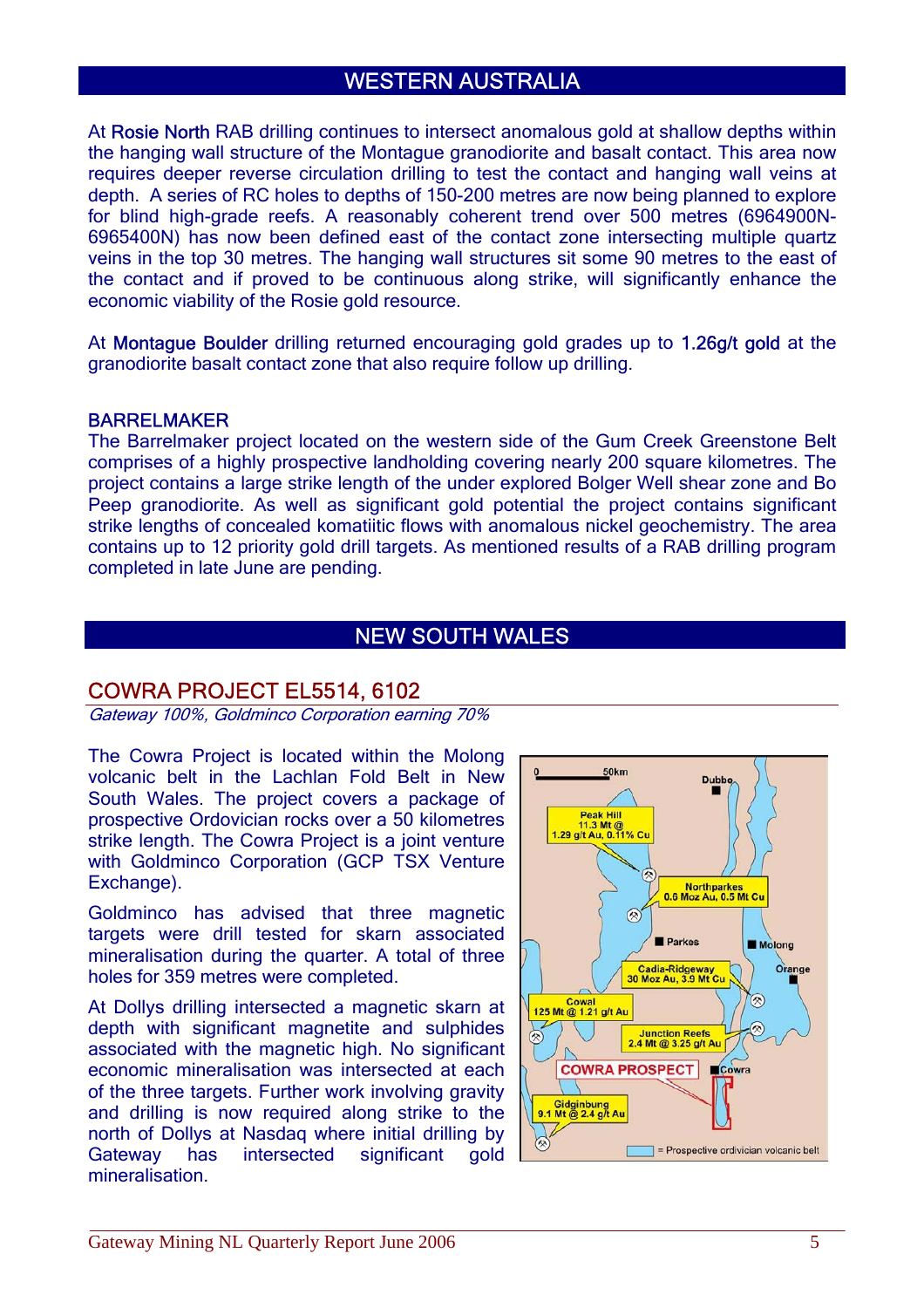## NEW SOUTH WALES

Goldminco Corporation have informed the company that they will withdraw from the joint venture. Gateway has had expression of interest from potential joint venture partners and is assessing its options.

### TUCKERBOX GOLD PROJECT EL4811

Gateway 100%

The Company continues to focus its exploration on the Johnstons Hill line of lode that includes the Tuckerbox prospect. Results of a ground magnetic survey were reported last quarter.

No field work was completed during the quarter.

#### BARRA PROJECT EL5947

Gateway 100%

No field work was completed during the quarter.

## **QUEENSLAND**

#### HODGKINSON BASIN

Gateway 6% free carried

Through a joint venture with Republic Gold Limited (RGL) Gateway will retain a 6% free carried interest in four projects within the Hodgkinson Basin. At a decision to mine, Gateway can elect to contribute or dilute to a 2.6% share and contribute or to a 0.6% NSR royalty. Gateway has been issued with 1,350,000 shares in RGL after the successful transfer of its interest to RGL was confirmed by the Department of Natural Resources and **Mines** 

No work was completed during the quarter.

#### SURPRISE PROJECT

Gateway 100%

Located south of Kajabbi in the Mt Isa region, the project includes the historic Surprise Mine, its northern and southern strike extensions and numerous prospector pits and historical workings in the central and northeastern parts of the project.

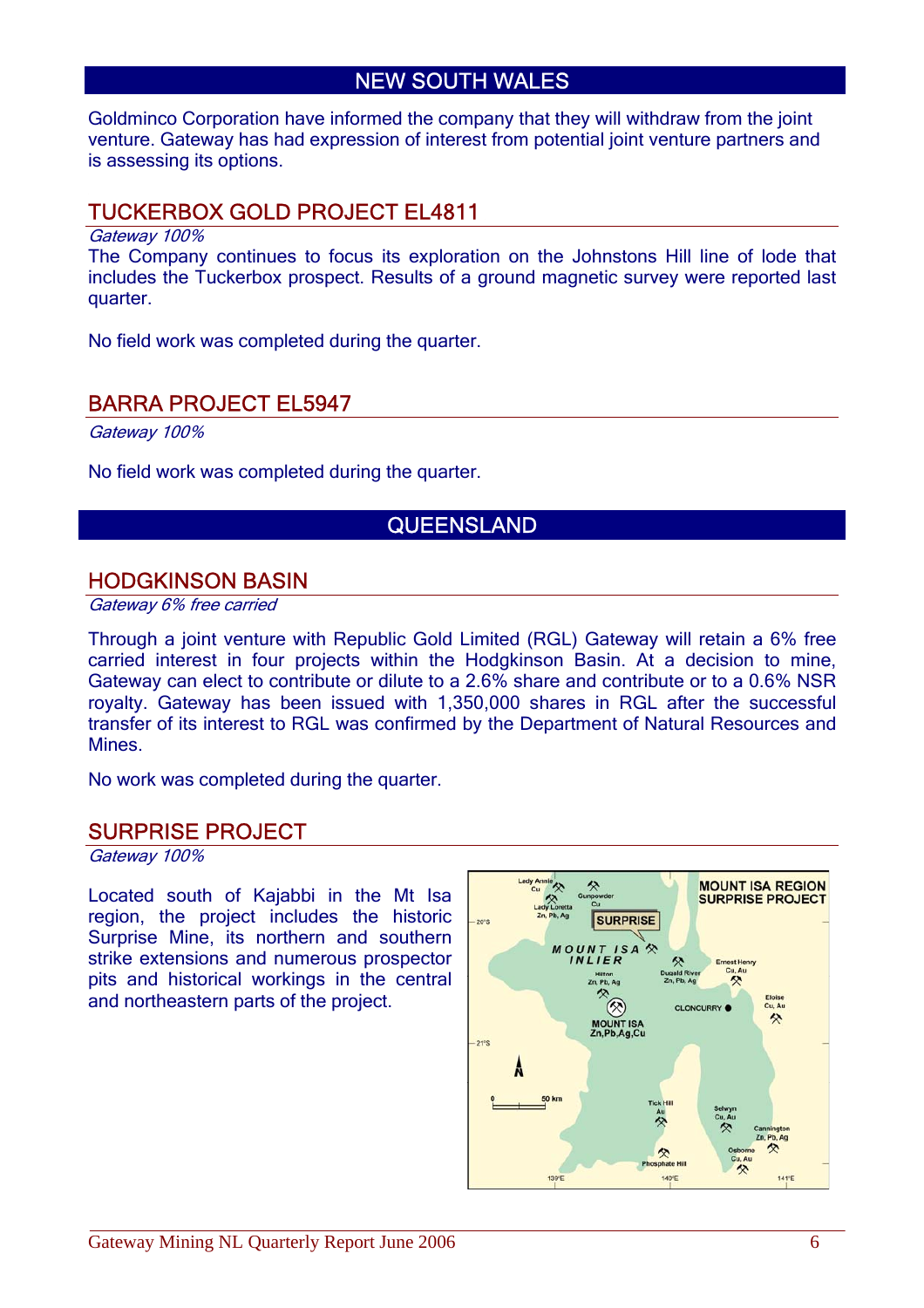### **QUEENSLAND**

Results of soil sampling to the north of the Jolt gold-in-soil anomaly are encouraging.

Results have confirmed the gold trend extends northwards with a peak value of up to 0.11 g/t being returned.

Infill sampling at Shock has confirmed the copperin-soil anomaly previously outlined from wide spaced soil lines.

The company is currently reviewing all geophysical data available from the Surprise Project north west of Cloncurry. The geochemical anomalies require geophysical follow-up, and an exploration program that will involve electrical techniques supplemented by gravity is in the planning stages.



### **CORPORATE**

Subject to shareholders' approval the company intends to place up to two million options exercisable at thirty cents per option to directors, employees and consultants of the company. The options shall expire within two years from the date of issue.

For further information visit our website at [www.gatewaymining.com.au](http://www.gatewaymining.com.au/) or contact: Brian Gomez , Chairman Tel: 02 9283 5711 Fax: 02 9283 5766

This review accurately reflects information compiled by Mr SJR Taylor, who is an advisor to the Company. Insofar as it relates to ore reserves and mineral resources, it is based on information compiled by Mr SJR Taylor who is a corporate member of the Australian Institute of Geologists and who has more than five (5) years' experience in the field being reported.